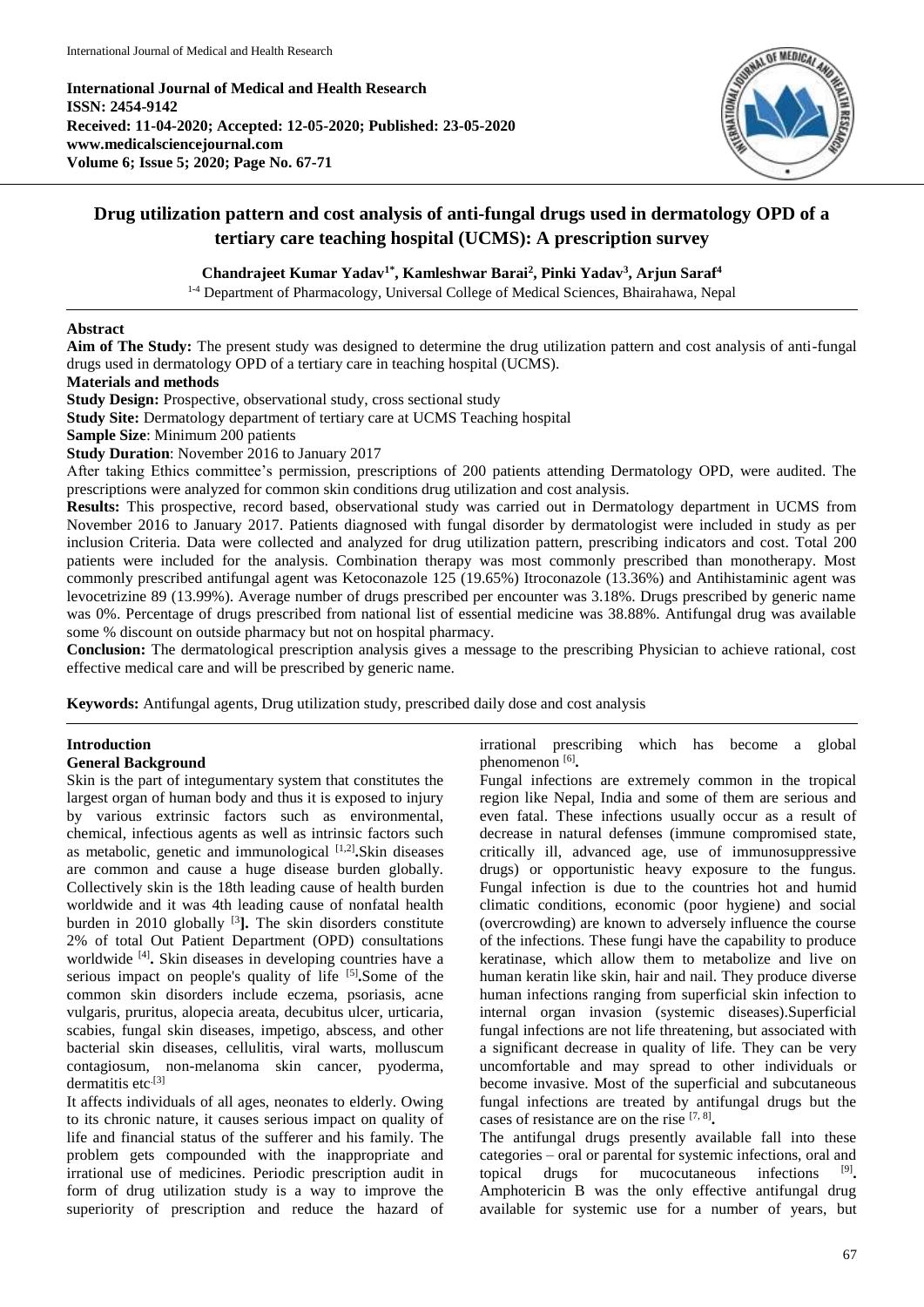because of toxicity and drug resistance; now its use is limited <sup>[10,11]</sup>. There has been a major increase in the prescription of antifungal agents after the introduction of fluconazole into the market in the late 1980s, and again in late 1990s <sup>[12]</sup>.So, pharmacotherapy of fungal disease has been revolutionized by the introduction of the relatively nontoxic oral drugs, combination therapy and new formulations of older agents. Unfortunately, the appearance of azoles resistant organisms, as well as the rise in the number of patients at risk for mycotic infections, has created new challenges [9] **.** 

As per WHO, Drug utilization studies or research are powerful exploratory tools that deals with the marketing, distribution and prescription pattern of drugs and helps to assess the subsequent impact of these on medical and socioeconomic status of patients <sup>[15]</sup>. Thus drug utilization studies helps in the understanding of prescription pattern as well as the quality of prescription in terms of rationality, drug interactions and financial burden of disease to the individual. These studies have a favorable impact on improving the standards of treatment and identify the problems related to polypharmacy, drug-drug interaction and adverse drug reactions. Periodic auditing of prescriptions in form of drug utilization studies are important tool to enhance the therapeutic efficacy, to minimize the adverse effect, to optimize the cost of the treatment and to provide useful feedback to the clinician [16- 18] **.** 

The evaluation of drug use in given health care against predetermined criteria and standards is fundamental to assess the appropriateness of drug therapy. Moreover, these studies create a sound socio-medical and health economic basis for healthcare decision making. According to World Health Organization (WHO) drug utilization studies serve as an important marker to measure the clinical and inappropriate drug use over the time and as a control tool in health facilities as well as to measure the effect of a therapeutic intervention [19, 20] **.** 

The data regarding pattern of drug used in Nepal, particularly in dermatology department are very limited. Among these, many of which draw on previously unavailable prescription claims databases. Thus, I aimed to update this review. Hence, this study was carried out to find out and evaluate the drug utilization pattern and cost analysis of anti-fungal drugs used in dermatology department.

# **Materials and methods**

**Study Design:** Prospective, observational study, cross sectional study

Study Site: Dermatology department of tertiary care at UCMS Teaching hospital

**Sample Size**: Minimum 200 patients

**Study Duration**: November 2016 to January 2017

### **Methods**

# **Eligibility Criteria**

# **1.1 Inclusion Criteria**

- Newly diagnosed cases attending outpatient department of Dermatology
- Follow up patient

# **1.2 Exclusion Criteria**

Psychiatric patient with skin disorder

- Ward admit patient with skin disorder
- Severely burn patient

**1.3 Data collection method and tool:** Data will be collected by reviewing prescription paper and required information will be recorded using a structured data collection sheet prepared for study.

**1.4 Data processing and analysis:** The collected data was analyzed and was filled using MS Excel 2013. Descriptive values were presented as mean values and percentages. Aiming to evaluate the conditions of the services offered to the population concerning medication, we will use World Health Organization (WHO) developed Medication Use standard Indicators, including Prescription Indicators which are as follows:

- 1. Total number of drugs prescribed
- 2. Average no of medication per prescription

3. Prescribed dosage form, dose, frequency and duration of administration

- 4. Percentage of medication prescribed with generic name
- 5. Percentage of prescribed drugs from list of essential drugs
- 6. Percentage of prescribed antibiotics
- 7. Percentage of prescribed injectable drugs
- 8. Average total cost per prescription (per day/month)
- 9. Average price per prescription within hospital pharmacy
- 10. Average price per prescription outside pharmacy

# **Procedure**

- Permission was taken from the research Institutional review committee of UCMS.
- Consent form was signed to the skin disease patient as an approval.
- This prospective study was carried among dermatological disorder patient attending the tertiary care hospital by assessing patient's records and prescription from dermatology department.
- The prescription sheet of skin diseases patients, was analysed individually.
- The data entry was started immediately after the completion of data collection.
- The collected data were checked, verified and then it was entered into the data sheet.
- Data was analysed manually/by using MS excel 2013.
- The test statistics used to analyse the data was descriptive statistics.
- The prescriptions was analysed with the help of descriptive statistics and results was expressed in percentage.

# **Results**

From 20th November 2016 to 14th February 2017. Out of total patients with fungal infections of skin, out of those 200 patients with fungal disorder. Among them 87(43.5%) most common age group of 16-30 years. Total number of males and females among all patients were 119 (59.50%), 81 (40.50%) respectively.

**Table 1:** Socio demographic description (gender)

| <b>Sex</b>   | No. of patient | <b>Percentage</b> |
|--------------|----------------|-------------------|
| Male         | 119            | 59.5 %            |
| Female       |                | 40.5 %            |
| <b>TOTAL</b> | 200            | 100 %             |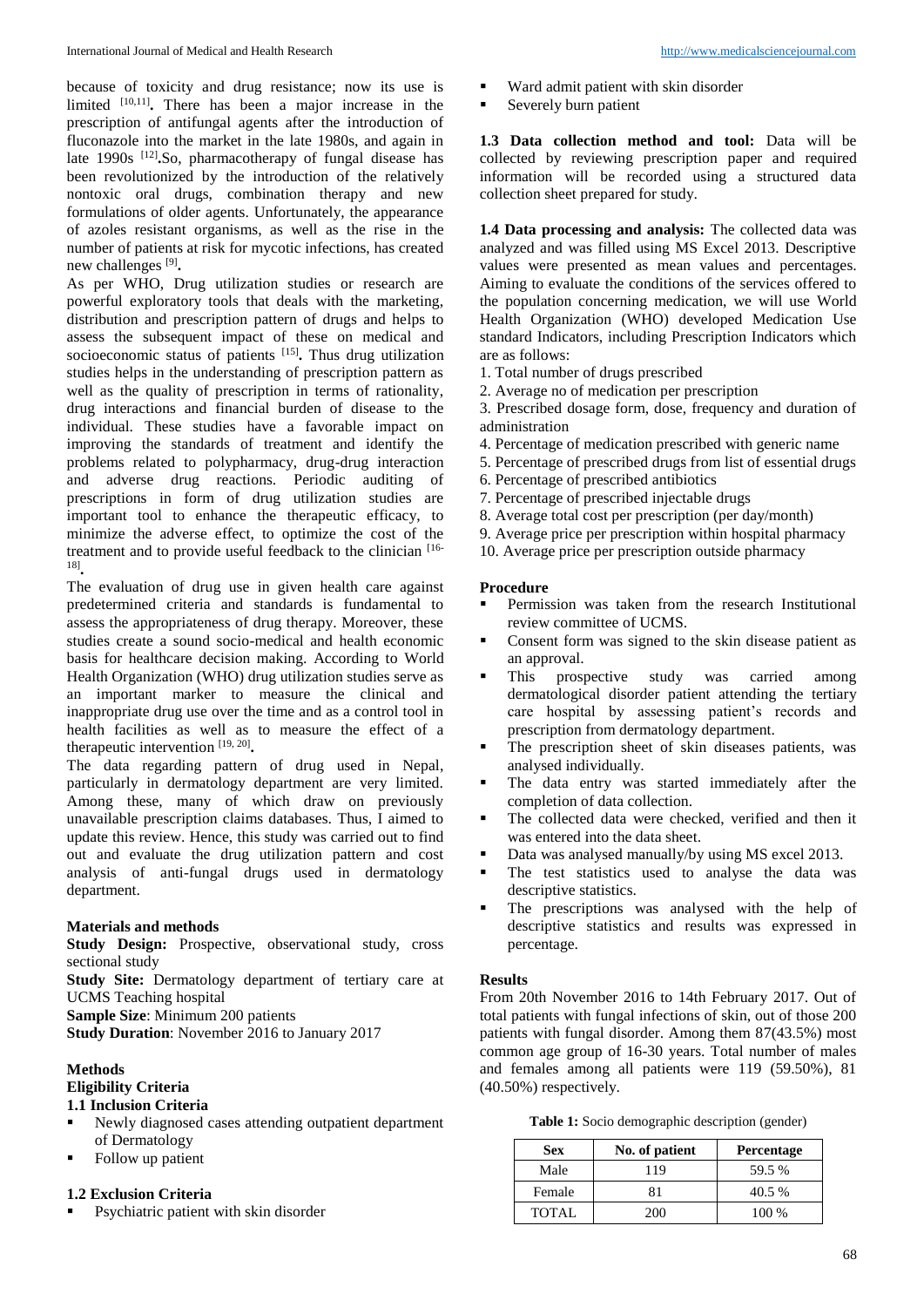**Table 2:** Socio demographic (Age group)

| Characteristics(age group) | No. of patient | Percentage |
|----------------------------|----------------|------------|
| $0 - 15$                   | 23             | 11.5 %     |
| $16 - 30$                  | 87             | 43.5 %     |
| $31 - 45$                  | 63             | 31.5 %     |
| $46 - 60$                  | 20             | 10 %       |
| $61 - 75$                  |                | 2.5 %      |
| >75                        |                | $1\%$      |
| <b>TOTAL</b>               | 200            | 100 %      |

Patients of age group (16-30) years are highest in no. whereas patient's > 75 years are lowest in number.

| <b>Table 3: Fungal Infections</b> |
|-----------------------------------|
|-----------------------------------|

| <b>Diagnosis</b>      | No. of patient | percentage |
|-----------------------|----------------|------------|
| Tinea cruris          | 83             | 41.5%      |
| Tinea corporis        | 58             | 29%        |
| Tinea incognito       | 38             | 19%        |
| Tinea facei           | 12             | 6%         |
| Tinea capitis         | 3              | 1.5%       |
| Tinea pedis           | 2              | 1%         |
| Furuncle              | $\overline{c}$ | 1%         |
| Orictomycosis         |                | 0.5%       |
| Pityriasis versicolor |                | 0.5%       |
| Total                 | 200            | 100 %      |
| Tinea cruris          | 83             | 41.5%      |

Most number of patient's are infected by *Tinea cruris*.

**Table 4:** Different types of dosage form

| <b>Dosage forms</b> | Total no. of drugs | Percentage $(\% )$ |
|---------------------|--------------------|--------------------|
| Tablet              | 284                | 44.65              |
| Capsule             | 78                 | 12.26              |
| Ointment            | 54                 | 8.49               |
| Cream               | 73                 | 11.47              |
| Lotion              | 36                 | 5.66               |
| Soap                | 85                 | 13.36              |
| Powder              | 26                 | 4.08               |
| <b>TOTAL</b>        | 636                | 100                |

Tablets are most commonly prescribed among

| List of drugs                     | No. of drugs Percentage |         |
|-----------------------------------|-------------------------|---------|
| <b>Essential list of Medicine</b> |                         | 38.88 % |
| Non-essential list of medicine    |                         | 61.88%  |
| Total                             | 18                      | 100%    |

#### **Table 6:** Route of drug administration

| <b>Route Of Administration</b> | No. of drug | Percentage |
|--------------------------------|-------------|------------|
| Oral                           | 362         | 56.91%     |
| Topical                        | 274         | 43.08%     |
| TOTAL.                         | 636         | 100        |

## **Table 7:** Prescribed Drug

| S.n            | <b>Drugs</b>                | Frequency      | Percentage |
|----------------|-----------------------------|----------------|------------|
|                | Ketoconazole                | 125            | 19.65%     |
| $\overline{2}$ | Levocetrizin                | 89             | 13.99%     |
| 3              | Itroconazole                | 85             | 13.36%     |
| $\overline{4}$ | Terfenadin                  | 82             | 12.89%     |
| 5              | Hydroxyzin Hcl              | 79             | 12.42%     |
| 6              | Triclosan 0.5%              | 64             | 10.06%     |
| 7              | Terbinafin                  | 33             | 5.18%      |
| 8              | Butenafin                   | 25             | 3.93%      |
| 9              | Fusidic acid +Hydrocortison | 12             | 1.88%      |
| 10             | Fluconazole                 | 11             | 1.72%      |
| 11             | Loratidine                  | 8              | 1.25%      |
| 12             | Fexofenadin                 | 5              | 0.78%      |
| 13             | Cefedoxim                   | 5              | 0.78%      |
| 14             | Griseofulvin                | $\overline{4}$ | 0.62%      |
| 15             | Cefexime                    | 3              | 0.47%      |
| 16             | $Avobenzone + oxybenzon$    | 3              | 0.47%      |
| 17             | Amoxicillin+Clavulanic Acid | 3              | 0.47%      |
| 18             | Mupirocin                   | 3              | 0.47%      |
|                | Total                       | 636            | 100%       |

## **Table 8:** Classification of drug was prescribed

| S.n | <b>Classes of</b><br>drugs | Name of drugs                                                                                                                             | No. of<br>drugs | Percentage |
|-----|----------------------------|-------------------------------------------------------------------------------------------------------------------------------------------|-----------------|------------|
|     | Antifungal<br>drugs        | Itroconazole, Fluconazole, Ketoconazole, Terbinafine, Butenafine, Griseofulvin,<br>Munirocine                                             | 281             | 44.18%     |
|     | Antihistaminic             | Levocetrizine, Terfenadine, Fexofenadine, Loratadine, Hydroxyzin HCL                                                                      | 260             | 40.88%     |
|     | Antibiotic                 | Cefexime, Cefodoxime, Amoxicilline+clavulanic acid, Avobenzone + oxybenzon,<br>Triclosan 0.5%, Fusidic acid, Fusidic acid + Hydrocortison | 95              | 14.93%     |
|     | Total                      |                                                                                                                                           | 636             | 100%       |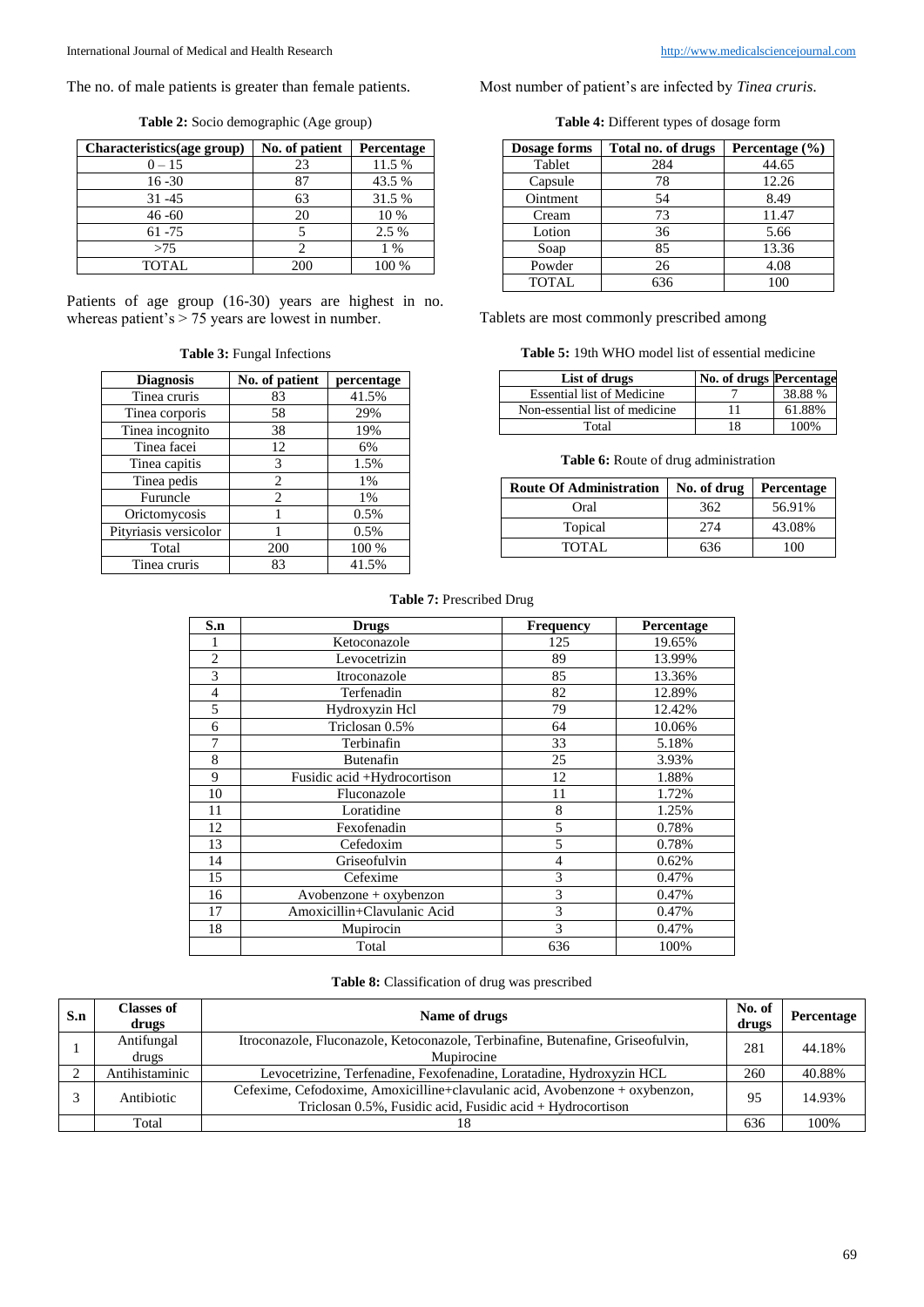| яn |  |
|----|--|
|----|--|

| <b>Indicators</b>                                                   | <b>Number</b> |
|---------------------------------------------------------------------|---------------|
| Total number of prescriptions                                       | 200           |
| Total number of drugs prescribed                                    | 636           |
| Average number of drugs prescribed per encounter                    | 3.18          |
| Average number of antifungal prescribed per encounter               | 2.02          |
| Average number of antihistaminic prescribed per encounter           | 0.77          |
| Average number of topical antifungal drugs prescribed per encounter | 1.37          |
| Percentage of drugs prescribed by generic drugs                     | 0%            |
| Percentage of drugs prescribed from NLEM                            | 38.88%        |
| Total number of prescriptions                                       | 200           |

### **Conclusion**

The therapy provided in the above prescriptions were efficacious but there is a need to emphasize to all prescribers to adhere to the prescription format, to keep the average number of drugs per prescription as low as possible, encourage prescribing by generic name and from essential drug list which should be updated regularly and made available to all the physicians. Proper dosage form, frequency of administration and duration of therapy should be mentioned in all prescriptions to reduce the cost of treatment. Various intervention strategies like introduction of hospital formulary, essential drug list and prescription control (setting a level up to which a particular prescriber can be permitted to prescribe anti-microbial, immunosuppressant etc.) by institutional regulatory authorities should be planned. There is a clear need for development of standard treatment guidelines and educational initiatives to encourage the rational and appropriate drug use. This study suggests that there is immense scope of improvement in prescribing in this department. This study reveals that generic prescription and essential list of medicine is very less and suggests that effort must be made to encourage prescribers for generic prescribing which may have a multitude of benefits including cost effectiveness. The study also suggests that to the patient buy drugs from outside pharmacy to get some percentage discount.

### **References**

- 1. Clark AF, Ghosh K, Tonnesen MG*.* Tissue engineering for cutaneous wounds. Journal of Investigative Dermatology. 2007; 127:1018-29.
- 2. Engman MF. The Skin: A Mirror to the System. JAMA. 1919; 73(21):1565-68.
- 3. Hay RJ, Johns NE, Williams HC, Bolliger IW, Dellavalle RP, Margolis DJ, et al. The Global Burden of Skin Disease in 2010: An Analysis of the Prevalence and Impact of Skin Conditions. Journal of Investigative Dermatology. 2014; 134:1527-34.
- 4. Saravanakumar RT, Prasad GS, Ragul G, Mohanta GP, Manna PK, Moorthi C. Study of prescribing pattern of topical corticosteroids in the department of dermatology in multi- speciality tertiary care teaching hospital in south India. Inj J Res Pharm Sci. 2012; 3(4):685-87.
- 5. World Health Organization. Bulletin of the World Health Organization. 2005; 83(12):881-968.
- 6. Pathak A. K., Subodh Kumar, Manish Kumar, *et al,*  Study of Drug Utilization Pattern for Skin Diseases in Dermatology OPD of an Indian Tertiary Care Hospital - A Prescription Survey**,** 2016.
- 7. Das K, Basak S, Ray S. A Study on Superficial Fungal Infection from West Bengal. 2009; 1(1):51.
- 8. Fungal infections. Available from: http://www.lef.org/. [Accessed on: 8 August 2014].
- 9. Sheppard D, Lampiris HW, Antifungal agents, In: Katzung BG, Basic and clinical Pharmacology, Tata Mcgraw Hill, New Delhi. 2009; 11(1):835-842.
- 10. Rajathilagam T, Sandozi T, Raagopalan V, A Study Of Prescribing Pattern Of Antifungal Drugs In Hospital, 2012,3(8), 968–73.
- 11. Lewis RE, Current Concepts in Antifungal Pharmacology, Mayo clin proc, 2011; 86(8):805-17.
- 12. With KD, Steib-bauert M, Knoth H, Dörje F, Strehl E, Rothe U, Hospital use of systemic antifungal drugs, BMC Clin Pharmacol. 2005; 5(1):1-6.
- 13. Sjoqvist F, Birkett D. Introduction to Drug Utilization Research (WHO Booklet) New York: WHO Office of Publication; 2003. Drug utilization. In: Bramley DW, editor; pp. 76–79.
- 14. Sweileh WM. Audit of prescribing practices of topical corticosteroids in outpatient dermatology clinics in north Palestine. Eastern Mediterr Health J. 2006; 12(1/2):161–69.
- 15. Good CB. Polypharmacy in elderly patients with diabetes. Diabetes Spectrum. 2002; 15(4):240–48.
- 16. Ansari KU, Singh S, Pandey RC. Indian J Pharmacol 1998; 30: 3-6.
- 17. Kanakambal S, Murugesh N, Shanthi M. Indian J Pharmacol 2001; 33: 223.
- 18. WHO. How to investigate drug use in health facilities: Selected drug use indicators. Geneva: World Health Organization WHO/DAP. 1993; 1:1-87.
- 19. Soumerai S. Factors influencing prescribing. Aust J Hosp Pharm. 1988; 18:9–16.
- 20. Hogerzeil HV. Promoting rational prescribing: an international perspective. Br J ClinPharmacol. 1995; 39:1–6.
- 21. Grover W. C. S. and Roy C. P. (Clinico-mycological profile Of Superficial Mycoses in a Hospital in North-East India). Medical Journal Armed Forces India, 2003; 59:2:114-116.
- 22. Das K, Basak S and Ray S (A Study on Superficial Infection from West Bengal: *A brief Report). J Life Sc 2009;* 1:1:51
- 23. Venkatesan G,Ranjit Singh A J A, Murugesan A G, Janaki C and Gokul ShankarS (*Trichophytonrubrum*the predominant etiological agent in human dermatophytoses in Chennai,India). *AfrJMicrobiolRes,*  2007; 9-12.
- 24. Aggarwal A, Arora U and Khanna S (Clinical and Mycological Study of Superficial Mycoses in Amritsar).2002; 47:4:218-220.
- 25. http://familydoctor.org/familydoctor/en/diseasesconditions/tinea-infections/treatment.html.